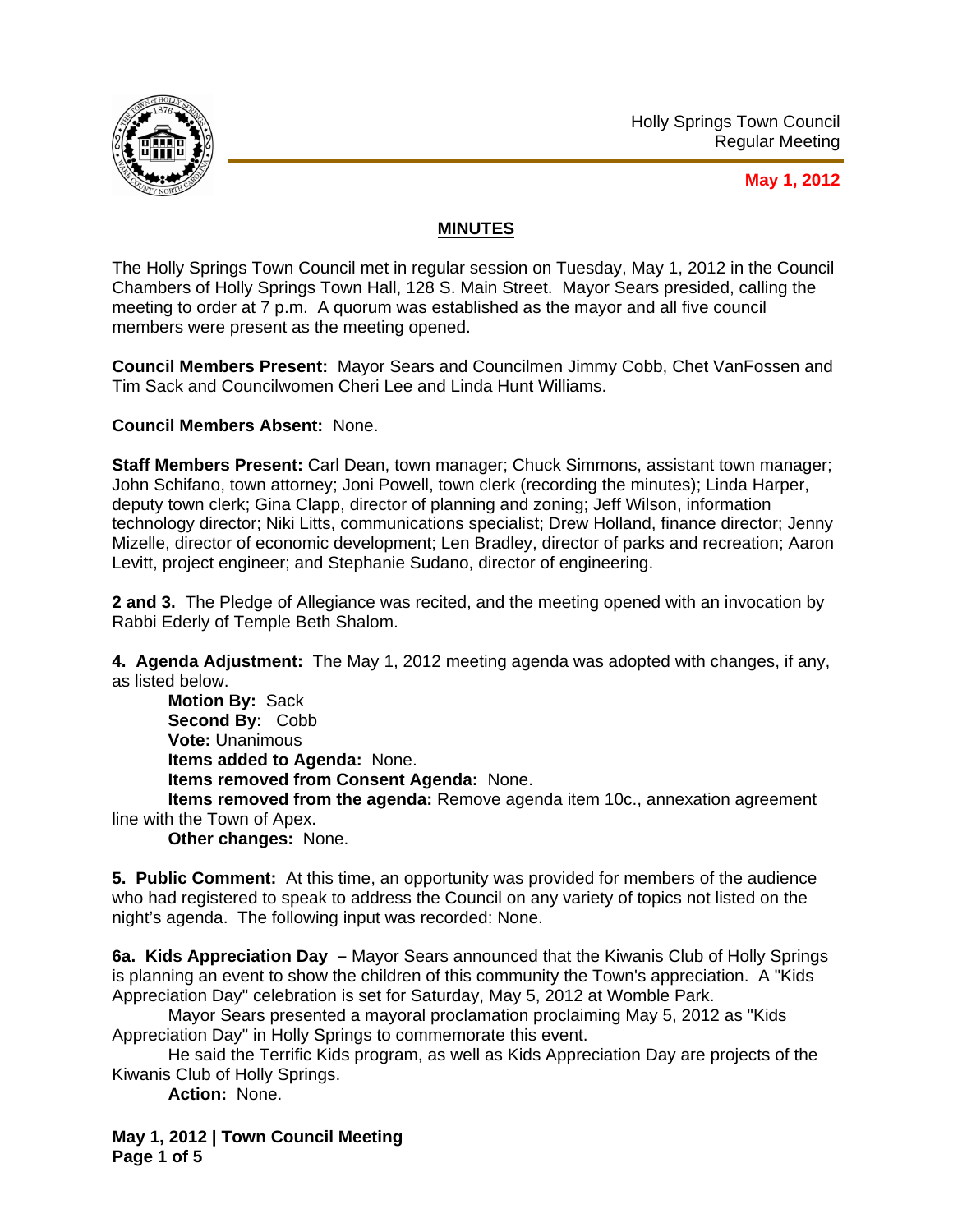**7a. Leslie-Alford-Mims Property Report –** Mr. Bradley said the steering committee for the Leslie-Alford-Mims property park master plan has held several meetings over the past few months. Working with Alta Greenways, a master plan has been developed for the property (being referred to as the Mims property.)

He said this plan was compiled with input from public workshops, an online survey, the steering committee, Parks and Recreation staff and Alta Greenways. The project to develop the park currently is unfunded.

Ms. Melissa Nicholas and Matt Hayes of Alta Greenways provided a detailed presentation of a proposed park master plan for the Leslie-Alford-Mims property.

The park plan calls for the following features: a village green type of place with a pavilion that could serve as a permanent farmers market pavilion and gathering spot; an open meadow with an orchard as a nod to the simpler time represented by the history of the property; bio-filtration facilities; an adventure play area; walking trails; a botanic garden; cistern treatments for historic springs; and soft-surface walking trails.

Councilman VanFossen said he was sorry that an earlier suggestion for an outdoor amphitheater was not included.

Ms. Nicholas explained that the village green area was thought to be more flexible space where an amphitheater has a single use and becomes dead space much of the time.

Council members asked questions and commented on specific aspects of the plan. On the topic of an amphitheater, Mr. Bradley said that in order to have a 1,000-seat or a 2,000-seat amphitheater, the town would need to make a bigger investment. While he agrees an amphitheater would be a draw for downtown, an amphitheater would require more parking, more personnel and more funding for entertainers.

The mayor asked how difficult would it be to add an amphitheater as an option or overlay to the plan. Mr. Bradley said it would be relatively easy to do.

Councilwoman Lee said, and Councilman VanFossen agreed, that it would be nice to add plenty of activities for more mature active citizens.

**Direction**: Council consensus was to defer action until the plan could be adjusted to add an amphitheater option.

**8. Consent Agenda:** The Council approved a motion to approve all items on the Consent Agenda. The motion carried following a motion by Councilman Sack, a second by Councilman Cobb and a unanimous vote. The following actions were affected:

8a. Minutes - The Council approved minutes of the Council's regular meeting held April 17, 2012.

8b. W.E. Hunt Recreation Center Construction Project Change Orders - The Council ratified W.E. Hunt Recreation Center construction project change orders and adopted amendments to the FY 2011-12 budget and the project fund in the amount of \$284,300.

8c. Budget Amendment, \$74,000 - The Council adopted an amendment to the FY 2011-12 budget in the amount of \$74,000 to provide for the purchase of network file storage. *A copy of the budget amendment is attached to these minutes.* 

8d. Resolution 12-07 - The Council adopted Resolution 12-07 declaring personal property surplus to the needs of the Town. *A copy of Resolution 12-07 is attached to these minutes.*

8e. Street Improvement Project - The Council approved to enter a professional services contract with Withers and Ravenel for \$60,000 for the 2012 street improvement project.

**9. Grigsby Avenue Sidewalk Project –** Mr. Levitt explained to the Council that staff had applied for and obtained an 80/20 matching grant from NCDOT for sidewalk construction along Grigsby Avenue.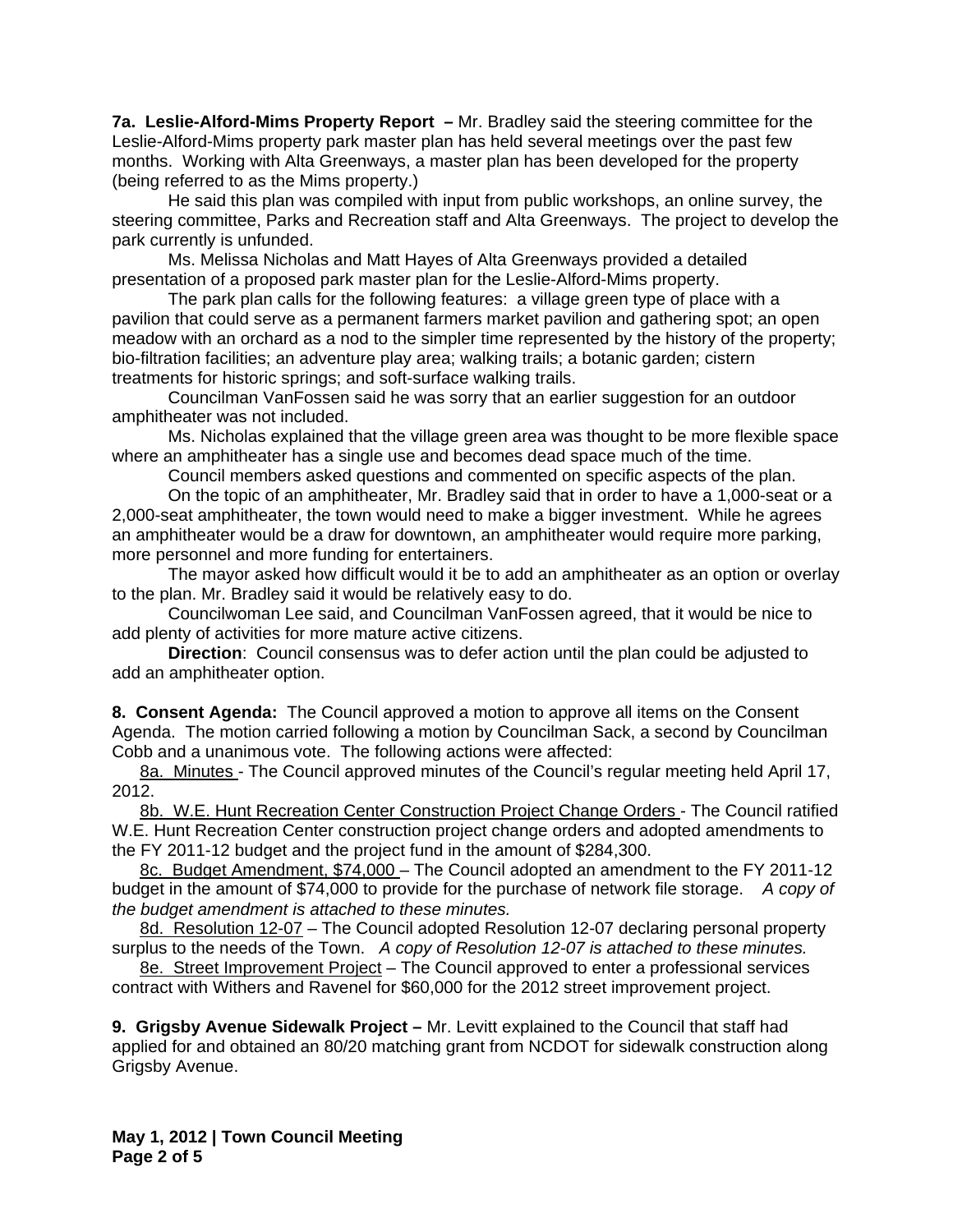He said on April 4, staff opened bids from eight contractors. The lowest responsible bid was \$158,086.75 from Sandhills Contracting, Inc. Because this is a NCDOT grant program, NCDOT will have to approve the contractor prior to construction after Town Council approval.

 He said that Jymco Development, Inc. submitted a lower bid but was disqualified by NCDOT because the firm did not meet NCDOT's Disadvantaged Business Enterprise (DBE) goal of 2%.

**Action:** The Council approved a motion to adopt Resolution 12-06 to award a construction contract, pending NCDOT approval, for the Grigsby Avenue sidewalk project to Sandhills Contracting, Inc. in the contract amount of \$158,086.75 and to adopt a project budget amendment in the amount of \$174,000 to include a 10% project contingency.

**Motion By:** Sack **Second By:** Cobb **Vote:** Unanimous *A copy of Resolution 12-06 is attached to these minutes.*

At this time, the Council excused Councilman VanFossen from the meeting. A quorum was still present.

**Action:** The Council approved a motion to recuse Councilman VanFossen from discussion and action on this agenda item due to his owning more than 10% interest in the subject company.

**Motion By:** Sack **Second By:** Cobb **Vote:** Unanimous

**10a. Annexation Ordinance A11-03.1 Amendment –** Mr. Schifano explained that last summer, it was discovered that there was an error in an annexation that allowed the Quick Lube (located at 928 N. Main Street) to be developed in 2004 in town without being annexed into the corporate limits. Staff worked with the property owner, Stalvey Properties, LLC who was represented by its manager, Chet VanFossen.

He said staff discussed with Mr. VanFossen structuring the annexation in such a way that real property taxes would not be due for this tax year (FY 2011-2012) and that the company's first town tax bill would be for the assessed value as of Jan. 1, 2012, and due September 2012. The town council passed the annexation on Aug. 16, 2011, but the effective date on the ordinance was listed as Aug. 16, 2011. As such, the property was taxed for approximately 11/12 of a tax year for the current year. The company, through Mr. VanFossen, has requested this amendment to the annexation ordinance, which would result in a return of \$3,998.85 in taxes and costs to the company from the Town.

**Action:** The Council approved a motion to adopt Ordinance A11-03.1 amending Ordinance A11-03 by changing the effective date of the annexation to July 1, 2012.

**Motion By:** Sack **Second By:** Williams **Vote:** Unanimous *A copy of Annexation Ordinance Amendment A11-03.1 is attached to these minutes.*

**Action:** The Council approved a motion to authorize the town's finance officer to refund municipal ad valorem taxes paid on the subject property.

**Motion By:** Sack **Second By:** Cobb **Vote:** Unanimous

**May 1, 2012 | Town Council Meeting Page 3 of 5**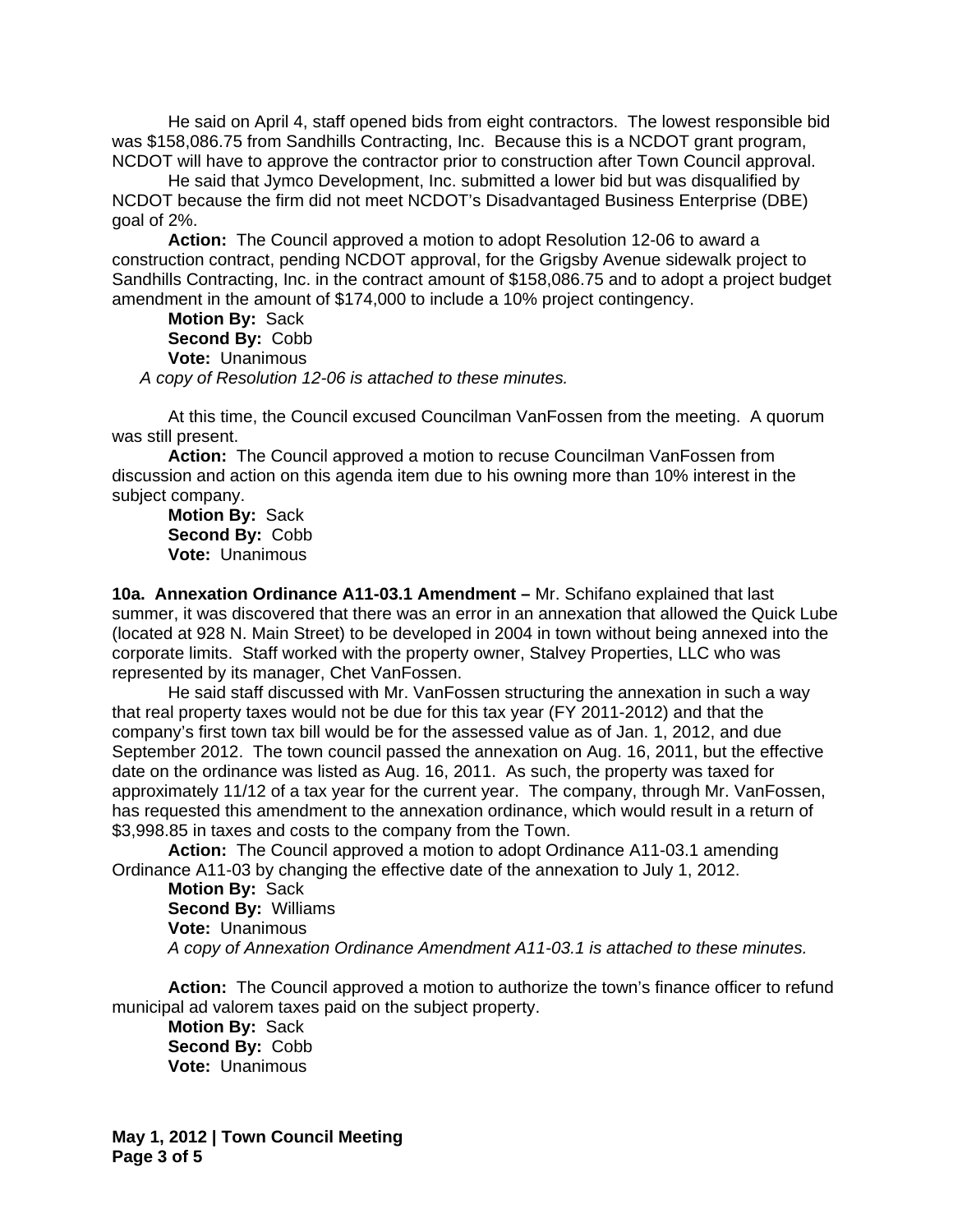**Action:** The Council approved a motion to readmit Councilman VanFossen into the meeting.

**Motion By:** Sack **Second By:** Cobb **Vote:** Unanimous

**10b. Sunrise United Methodist Church Parking Lot Expansion –** Mr. Dean explained that Sunrise United Methodist Church has requested a waiver on the extension of a sewer line with the expansion of the church parking lot.

He said the extension would serve one property that currently does not need sewer service. The cost would be approximately \$17,000 to the church.

In the request, church leaders pointed out that it would be willing to provide a utility easement to accommodate any future extension of sewer. Mr. Dean said he agreed that a utility easement should be required, and he also agrees that the construction of a sewer line at this time would not be warranted.

In their letter, church leaders also stated that the current town policy of requiring sewer extensions to neighboring properties is designed for commercial or "for-profit" development that can recoup the investment cost. Mr. Dean said he also would agree with that statement.

He said he has instructed staff to develop a policy to address these types of development for the Council's eventual consideration.

Mr. Dean said he would recommend that the Council agree to waive the requirement and allow Sunrise Methodist Church to expand its parking lot without having to extend sewer service to the neighboring property. [Mr. Dean also said for the record that he is a member of Sunrise Methodist Church but would have the same recommendation if he were not.]

**Action:** The Council approved a motion to grant a waiver to Sunrise United Methodist Church allowing the expansion of the church parking lot without having to extend sewer to the neighboring property as long as a utility easement is provided.

**Motion By:** Sack **Second By:** Cobb **Vote:** Unanimous

**10c. Apex Annexation Boundary Line Agreement –** This agenda item was removed from the agenda during agenda adjustment.

**11. Other Business:** Councilwoman Lee asked about the potential for a smoking prohibition in parks. Council directed the town attorney to draft an ordinance for their consideration.

 Mayor Sears said, for clarification of misinformation that is wafting through the community, that the Town strongly supports the Rex application for a hospital in Holly Springs. He said there was misinformation he had heard that the Town was blocking Rex Healthcare efforts for a hospital. He said the opposite is true… that the Town and individual members of the Council are totally supportive of any efforts for the hospital.

## **12. Manager's Report:** None.

**13. Closed Session:** The Council approved a motion to enter Closed Session, pursuant to General Statute 143-318.11(a)(3) to discuss a settlement in bankruptcy matter involving Holly Springs Ventures LLC and potential litigation involving a former employee and also pursuant to NCGS 143-318.11(a)(5) to discuss negotiations in potential property acquisition.

**Motion By:** Sack **Second By:** Cobb **Vote:** Unanimous

**May 1, 2012 | Town Council Meeting Page 4 of 5**